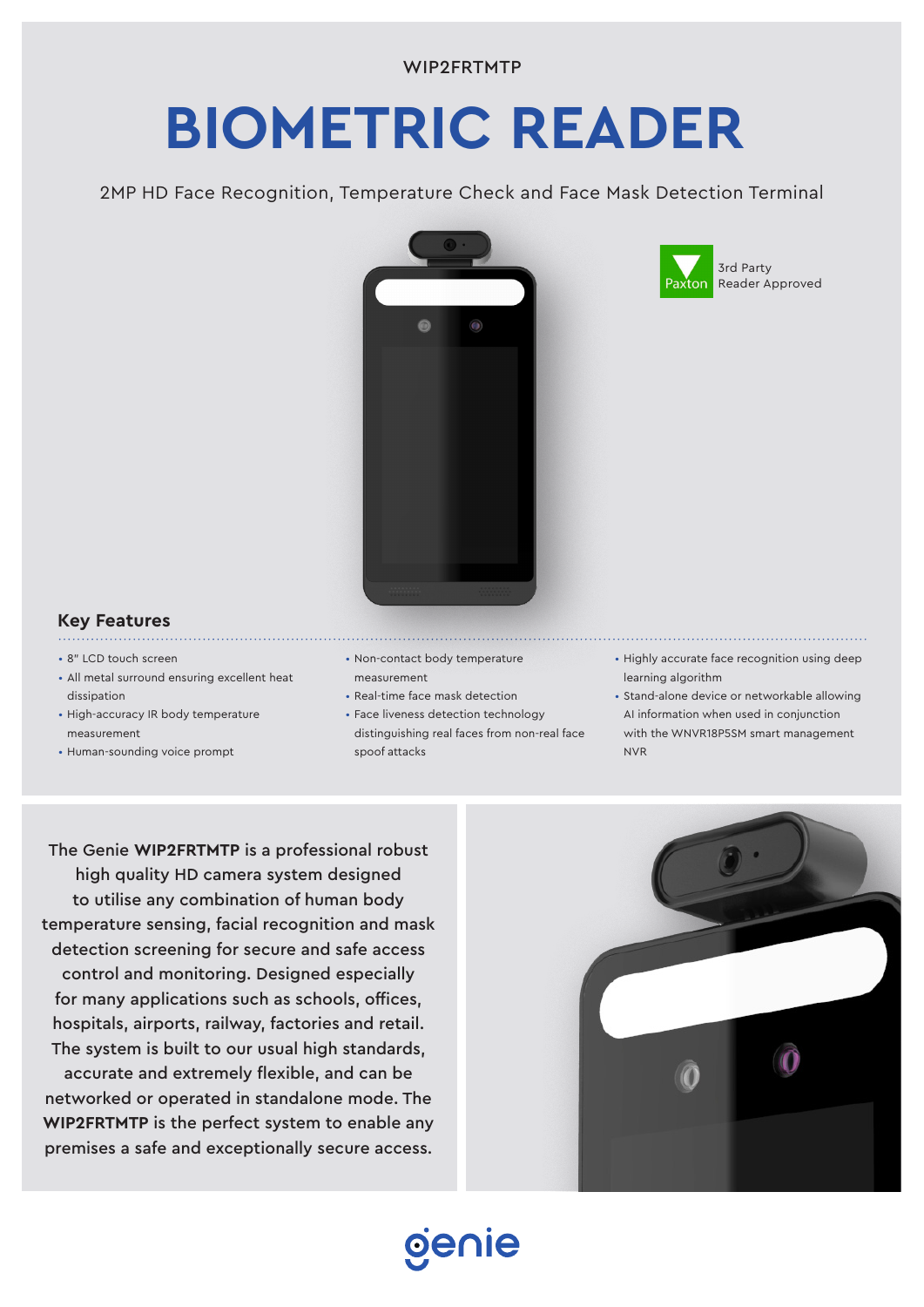# **Specification**

### **Performance**

| <b>OS</b>      | Embedded Linux      |
|----------------|---------------------|
| <b>Storage</b> | 8GB DDR3, 16GB EMMC |

#### **Screen**

| <b>Display Screen</b>    | 8" LCD touch screen.<br>Resolution: $1280 \times 800$ .<br>Contrast: 500:1 |
|--------------------------|----------------------------------------------------------------------------|
| <b>Brightness</b>        | 500 Lux                                                                    |
| <b>Control Interface</b> | 12C.                                                                       |

# **Temperature Measurement**

| <b>Temperature</b><br><b>Measuring Range</b> | $32 - 43$ °C.    |
|----------------------------------------------|------------------|
| <b>Accuracy</b>                              | $+ 0.3$ °C.      |
| <b>Ideal Measuring</b><br><b>Distance</b>    | $25cm \sim 50cm$ |

# **Face Recognition**

| <b>Sensor</b>                                     | 1/2.8                                                                                                 |
|---------------------------------------------------|-------------------------------------------------------------------------------------------------------|
| Lens                                              | 2MP Dual Lens, f=3.97mm @ F1.6                                                                        |
| <b>Lens Mount</b>                                 | M <sub>12</sub>                                                                                       |
| <b>WDR</b>                                        | 120db                                                                                                 |
| <b>Height Range of Face</b><br><b>Recognition</b> | 1.2m-2.2m (The recommended<br>installation height is 1.45m, based on<br>the tester's height of 170cm) |
| <b>Face Recognition</b><br><b>Distance</b>        | 0.3m-2m (The recommended face<br>recognition distance is from 0.5m to<br>1m)                          |
| <b>Recognition Mode</b>                           | Face: 1:N                                                                                             |
| <b>Recognition Duration</b>                       | $\leq$ 0.5 s per person                                                                               |
| <b>Face Capacity</b>                              | 20,000                                                                                                |
| <b>Recognition Accuracy</b>                       | 99.7%                                                                                                 |

# **Supplementary Light**

| <b>Fill-in Light</b>        | Soft white light, IR light |
|-----------------------------|----------------------------|
| <b>White Light Distance</b> | $1 - 3m$                   |

## **Smart Linkage**

| <b>Screen Wakeup</b>    | Yes |
|-------------------------|-----|
| <b>Light Adiustment</b> | Yes |
| Snapshot                | Yes |

### **Audio**

| <b>Two-Way Talk</b> | Yes (Noise reduction and echo<br>cancellation) |
|---------------------|------------------------------------------------|
| <b>Audio Input</b>  | 1CH built-in MIC                               |
| <b>Audio Output</b> | Built-in speaker                               |

Bioaccess Sales Ltd. reserves the right to change specifications without notice. Please contact your representative to confirm current specifications.

**Sales** +44(0)1707 330541 **Enquiries** [sales@genieproducts.co.uk](mailto:sales%40genieproducts.co.uk?subject=Product%20Enquiry) **Website** [www.genieproducts.co.uk](https://www.genieproducts.co.uk)

## **Interface**

| <b>Network Interface</b>     | 10/100Mbps self-adaptive Ethernet<br>port x1               |
|------------------------------|------------------------------------------------------------|
| <b>Alarm Input</b>           | 2CH                                                        |
| <b>Alarm Output</b>          | 2CH                                                        |
| <b>Wiegand Interface</b>     | Wiegand input / output $(26/34)$                           |
| <b>RS485</b>                 | RS485 x1 (Half duplex)                                     |
| <b>Door Lock Output</b>      | Relay output, NO/NC (Optional),<br>Delay setting supported |
| <b>SD Card Interface</b>     | 1 Micro SD card slot up to 128GB                           |
| <b>USB</b> Interface         | USB x1                                                     |
| <b>Anti-Tamper Interface</b> | 1 button                                                   |
| <b>Exit Button</b>           | 1                                                          |
| <b>Reset Button</b>          |                                                            |

## **Others**

| Power                         | DC12V @ 1A                                                                                           |
|-------------------------------|------------------------------------------------------------------------------------------------------|
| <b>Power Management</b>       | Screen sleep, screen protection                                                                      |
| <b>Power Consumption</b>      | <12W                                                                                                 |
| <b>Environment</b>            | Surge Protection and Voltage<br><b>Transient Protection</b>                                          |
| <b>Working Environment</b>    | 16°C~35°C, <95% (Non-condensing)                                                                     |
| <b>Environment Protection</b> | Complies with Directive EU RoHS.<br>WEEE (2012/19/EU), Directive 94/62/<br>EC and REACH(EC1907/2006) |
| <b>Certificate</b>            | CE, FCC                                                                                              |
| <b>Installation</b>           | Wall Mount, Pole Mount, Embedded<br>Installation, Desktop                                            |
| <b>Dimensions</b>             | $301.8 \times 138.6 \times 34.2$ mm                                                                  |
| Weiaht                        | Approximately 1.2Kg                                                                                  |